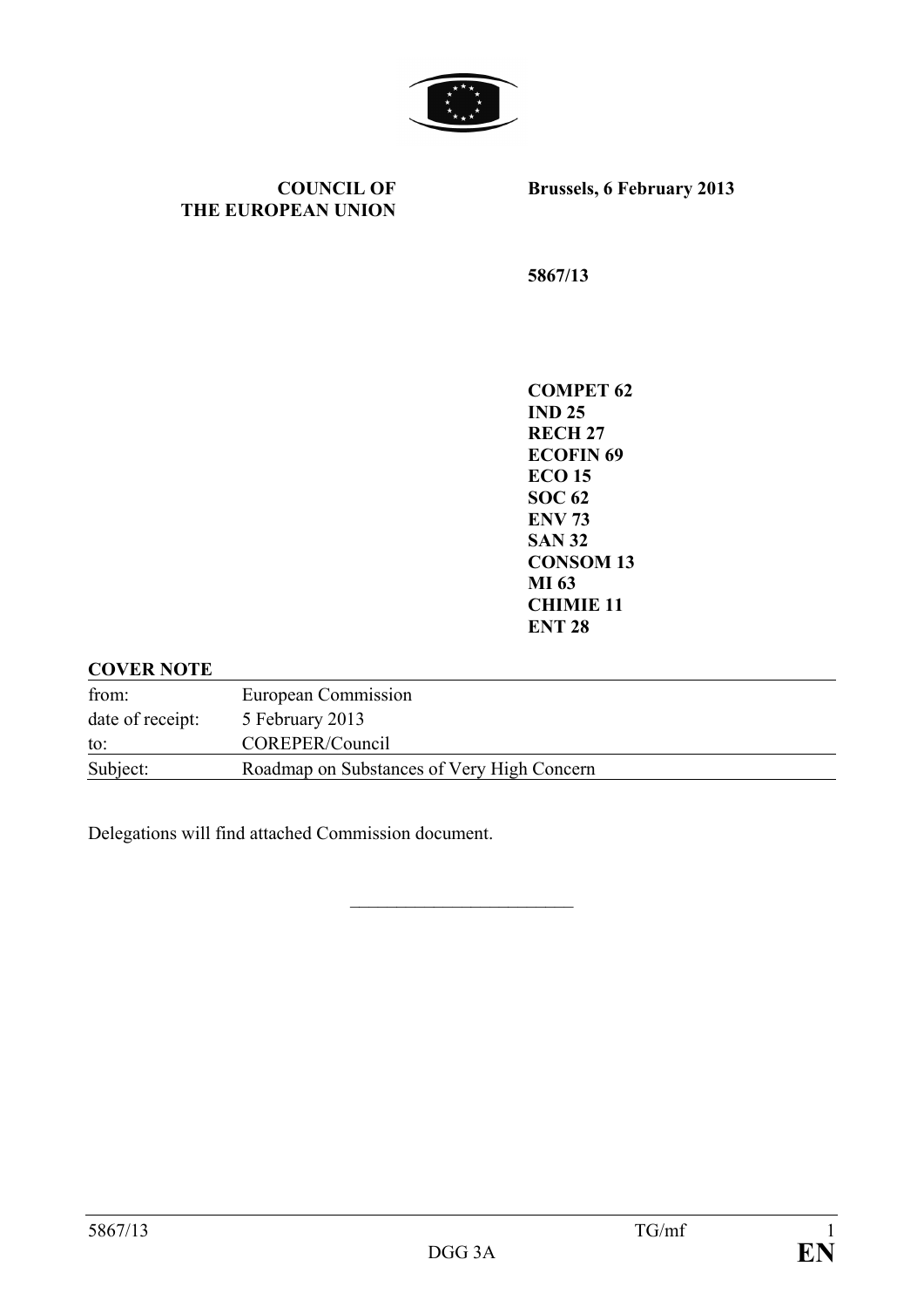### **Roadmap on Substances of Very High Concern**

### **Introduction**

In 2010, Vice-President Tajani and Commissioner Potočnik committed to have **136 Substances of Very High Concern** (SVHCs) on **REACH candidate list** by **end of 2012**. The list is the first step in selecting substances to be subject to authorisation.

Thanks to the joint efforts of Member States, Commission and ECHA, this commitment was met in December 2012 and 138 SVHCs are now included in the candidate list.

Considering the long term, Vice President Tajani and Commissioner Potočnik have agreed to **have all currently known SVHCs included in the candidate list by 2020.** This second commitment means that by 2020, we will need to analyse the information on a large number of substances, not only to determine the relevance of SVHCs that are known today, but also to identify new potential SVHCs that will come out of REACH registration and evaluation.

### **The roadmap on Substances of Very High Concern for 2020**

To achieve this objective, the Commission, with the collaboration of ECHA, drafted a Roadmap, which was discussed with Member States Competent Authorities for REACH. All competent authorities recognised the need for a Roadmap. Comments from competent authorities were taken into account in the version attached.

With the Roadmap, the Commission intends to define a process to identify and assess the following categories of potential SVHCs:

- CMRs (substances that are carcinogenic, mutagenic or toxic for reproduction),
- PBTs (substances that are Persistent, Bioaccumulative or Toxic for the Environment),
- vPvBs (substances that are very Persistent and very Bioaccumulative),
- substances of equivalent concern (such as endocrine disruptors or sensitisers).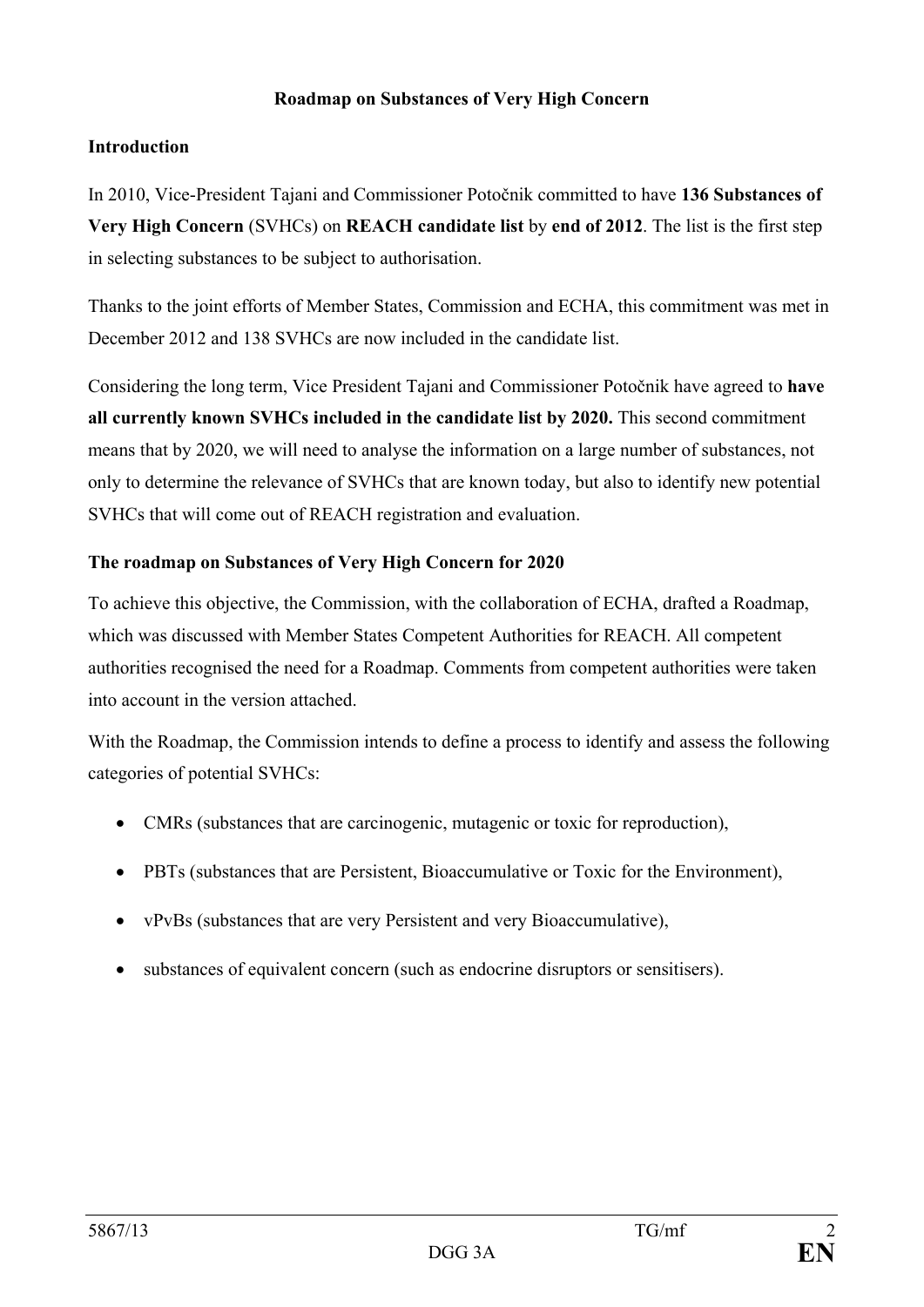The Roadmap describes how to examine the substances that may belong to one of the above categories, by giving priority to those that have been registered and are not used only as chemical intermediate. Potential SVHCs excluded by this selection could still be considered after 2020. The Roadmap aims to improve planning, predictability, communication and to define responsibilities and deliverables.

The Roadmap is based on the Risk Management Options (RMO) approach. Consistent with the principles of better regulation, the RMO identifies the best regulatory option to manage the risk, either in REACH (authorisation, restriction or substance evaluation) or outside of REACH (with another legislation).

### **Next steps**

The Commission considers that the 2020 objective can only be met if all actors involved co-operate to ensure an appropriate sharing of the workload. The Commission therefore invites Member States to work together with the Commission and ECHA on SVHC identification. ECHA and the Commission will continue to contribute by providing assistance, coordination and sharing experiences with the Member States.

Annex: Roadmap for SVHCs identification and implementation of REACH Risk Management measures from now to 2020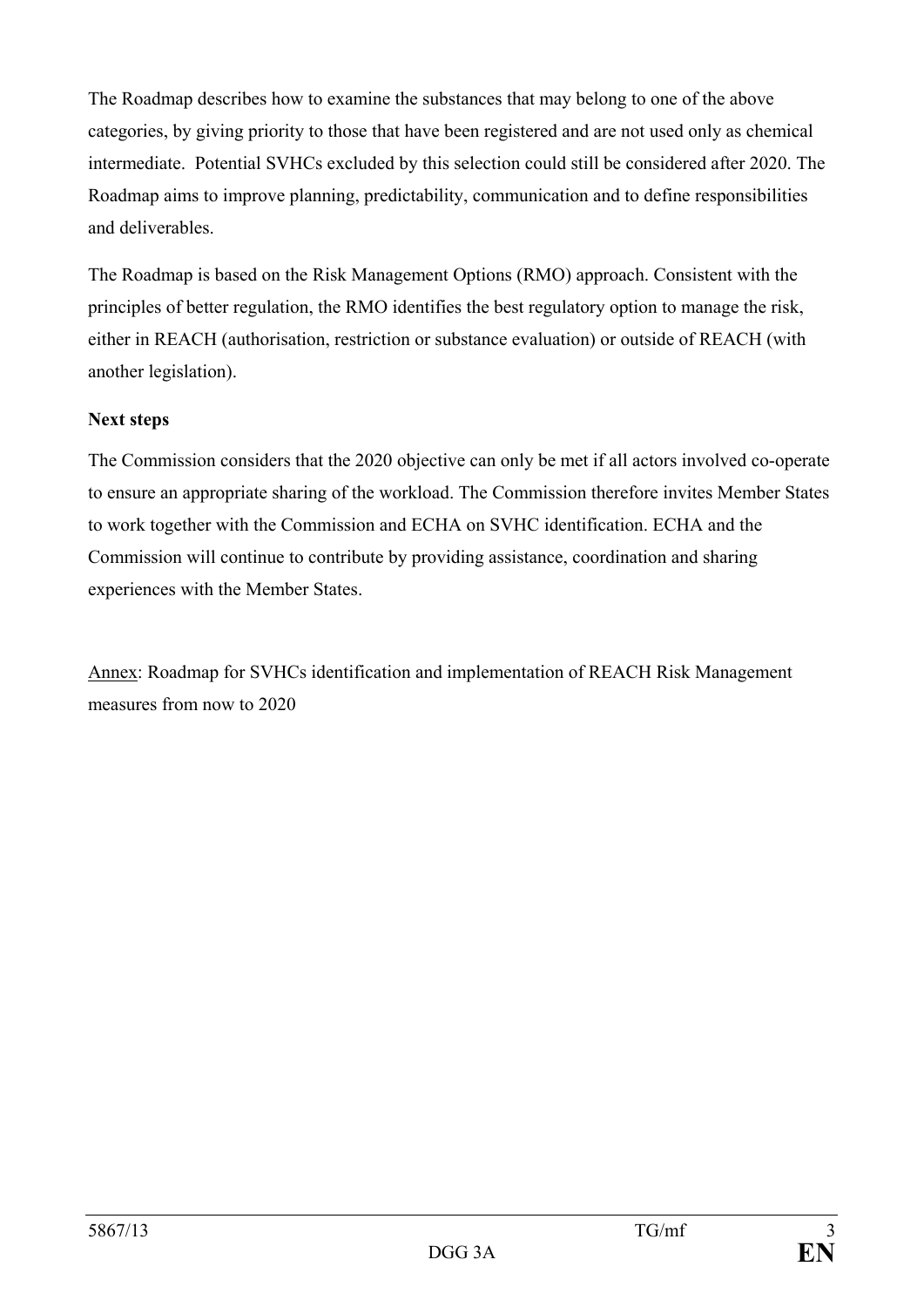

EUROPEAN COMMISSION

ENVIRONMENT DIRECTORATE-GENERAL Water, Marine Environment & Chemicals

**Chemicals, Biocides and Nanomaterials**

ENTERPRISE AND INDUSTRY DIRECTORATE-GENERAL Resources Based, Manufacturing and Consumer Goods Industries **REACH Chemicals Industry**

**Roadmap for SVHCs identification and implementation of REACH Risk Management measures from now to 2020**

### **Objective**

In 2010, Vice-President Tajani and Commissioner Potočnik committed to "**have all relevant currently known Substances of Very High Concern (SVHCs) included in the candidate list by 2020**". In a letter sent to Member States in August 2012, the two Commissioners restated this commitment and underlined their will to continue working with Member States to develop a roadmap by the **end of 20[1](#page-3-0)2**. Additionally, they stated that the roadmap "should build on the RMO<sup>1</sup> framework, setting out clear milestones, deliverables and division of work between the Commission, Member States and the European Chemicals Agency".

<span id="page-3-0"></span> $\overline{1}$ Risk Management Option.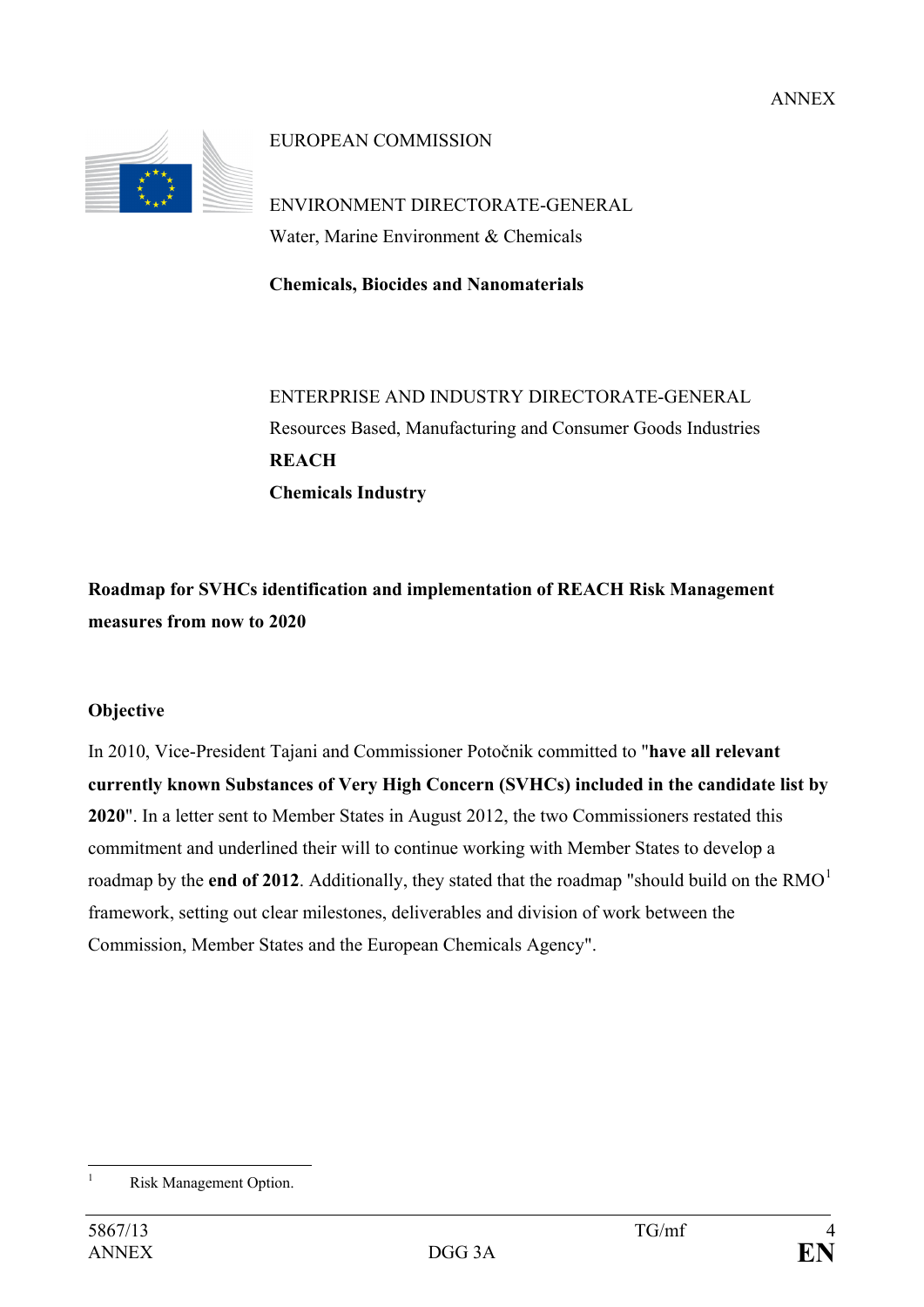In defining the Roadmap, it is fundamental to remind that the aim of the authorisation process, as stated in Article 55 of REACH, is "to ensure the good functioning of the internal market while assuring that the risks from substances of very high concern are properly controlled and that these substances are progressively replaced by suitable alternative substances or technologies where these are economically and technically viable".

In a preliminary discussion, a number of Member States Competent Authorities for REACH expressed support for the idea of developing the Roadmap together with the Commission and ECHA. Furthermore, they expressed the ambition to have a broader scope for this Roadmap.

The starting point remains the Commissioners' commitment to identify and include in the candidate list all SVHCs, relevant for the European Union, by the end of 2020. By doing so, as explained in this document, Member States, ECHA and the Commission will also be able to ensure progresses in other areas of REACH (for example, restrictions). Moreover, they will efficiently use information deriving from other REACH processes (registration, dossier and substance evaluation) for identifying needs for regulatory risk management, assessing the most appropriate action to address concerns and initiating regulatory risk management processes.

### **Introduction**

Achieving the objectives of the Roadmap would need the collaboration of Commission, ECHA and all Member States. **The involvement of all the actors in drawing up the Roadmap would therefore be crucial for its successful implementation.**

The Commission considers that **no numerical goal** should be identified in the Roadmap **for the number of substances that will be included in the candidate list**, as it cannot be pre-judged how many or which substances will be identified as relevant SVHCs. Rather, the Roadmap should focus on presenting a credible process to ensure the 2020 objective: defining a process or methodology, with clear deliverables, on how to assess the different groups of potential SVHCs (CMRs,  ${}^{2}$  ${}^{2}$  ${}^{2}$  PBTs,  ${}^{3}$  ${}^{3}$  ${}^{3}$ )  $vPvBs$ <sup>[4](#page-4-2)</sup>, endocrine disruptors, respiratory and dermal sensitisers, etc.) from now to 2020. The Roadmap could include an estimation of the number of substances we are aiming at assessing by 2020, to facilitate the calculation of the resources needed to achieve the goal.

 $\overline{c}$ 

<span id="page-4-2"></span><span id="page-4-1"></span>

<span id="page-4-0"></span><sup>&</sup>lt;sup>2</sup><br>
<sup>3</sup><br>
Persistent, Bioaccumulative, Toxic.<br>
<sup>4</sup><br>
Very Persistent, Very Bioaccumulative.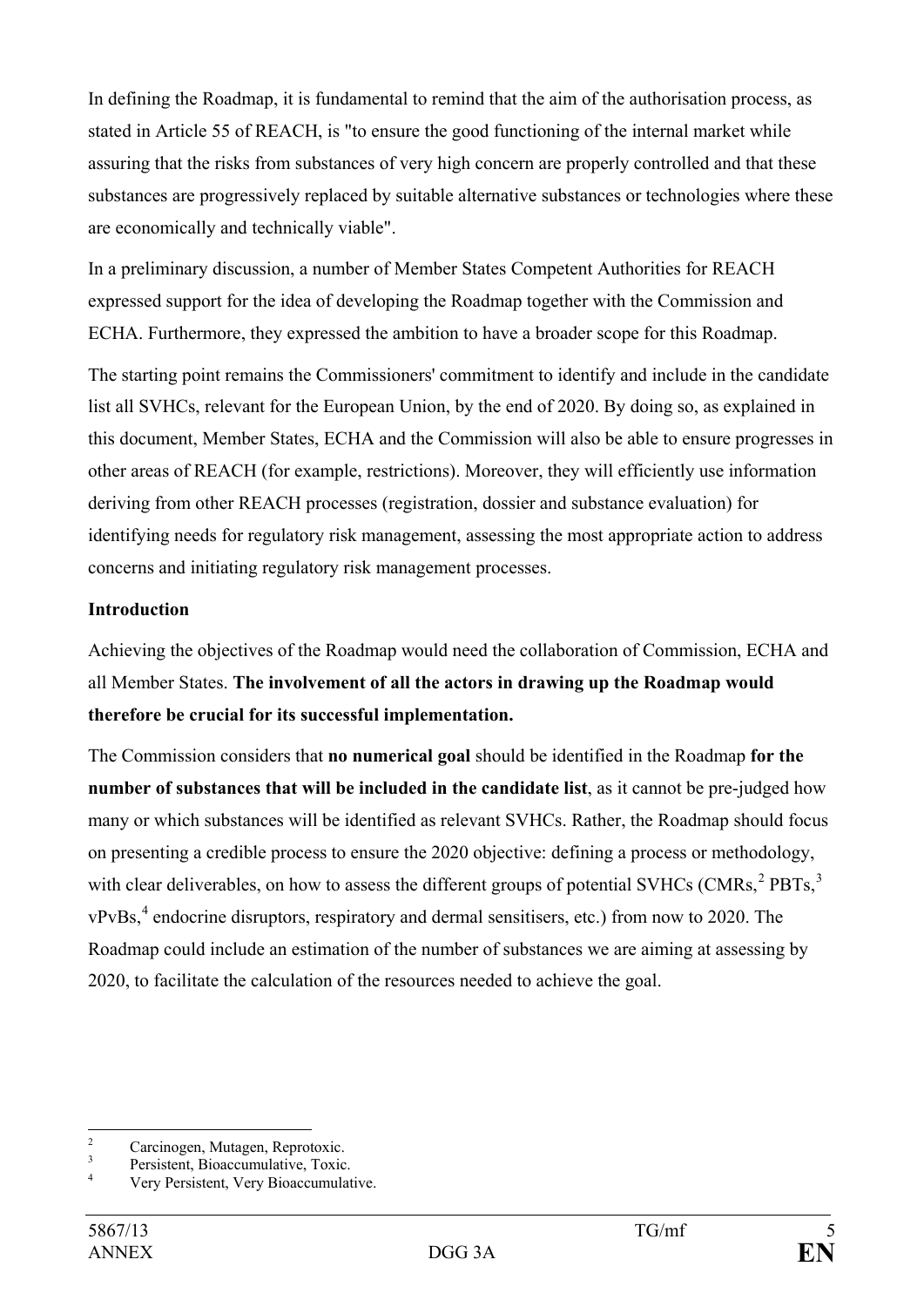The Commission hereby defines a roadmap which:

- has a **clear planning** (what are the priorities for screening and RMO assessment of the different groups of potential SVHCs from now to 2020);
- is **predictable** as much as possible (e.g., by making publicly available the substances that will be RMO assessed; by providing the indicative number of substances to be RMO assessed per year);
- is a **rolling exercise** that takes into consideration new information (e.g., newly classified CMR, new and updates of registration dossiers);
- has a well-defined **list of responsibilities** (e.g., by defining (a) group(s) of MSs that volunteer to focus on a specific group/category of SVHCs; by defining the role of ECHA in facilitating the screening and RMO assessment exercises);
- will form a strong basis for further work on SVHC assessment and identification **beyond 2020**.

The Roadmap is without prejudice to the aims or legal provisions of REACH. All Member State competent authorities indicated their willingness to co-operate in creating such Roadmap.

## **What has been already achieved?**

Considerable progress has been made to achieve the Commissioners' commitment of 2010. The main actions are listed below.

- From 2008 to 2012, 138 substances have been included in the Candidate List.
- Member States, the Commission and ECHA agreed in January 2009 to carry out so-called RMO analyses in order to:
	- o support the decision-making on which risk management route should be followed and
	- o share the conclusions with all parties before submitting Annex XV dossiers.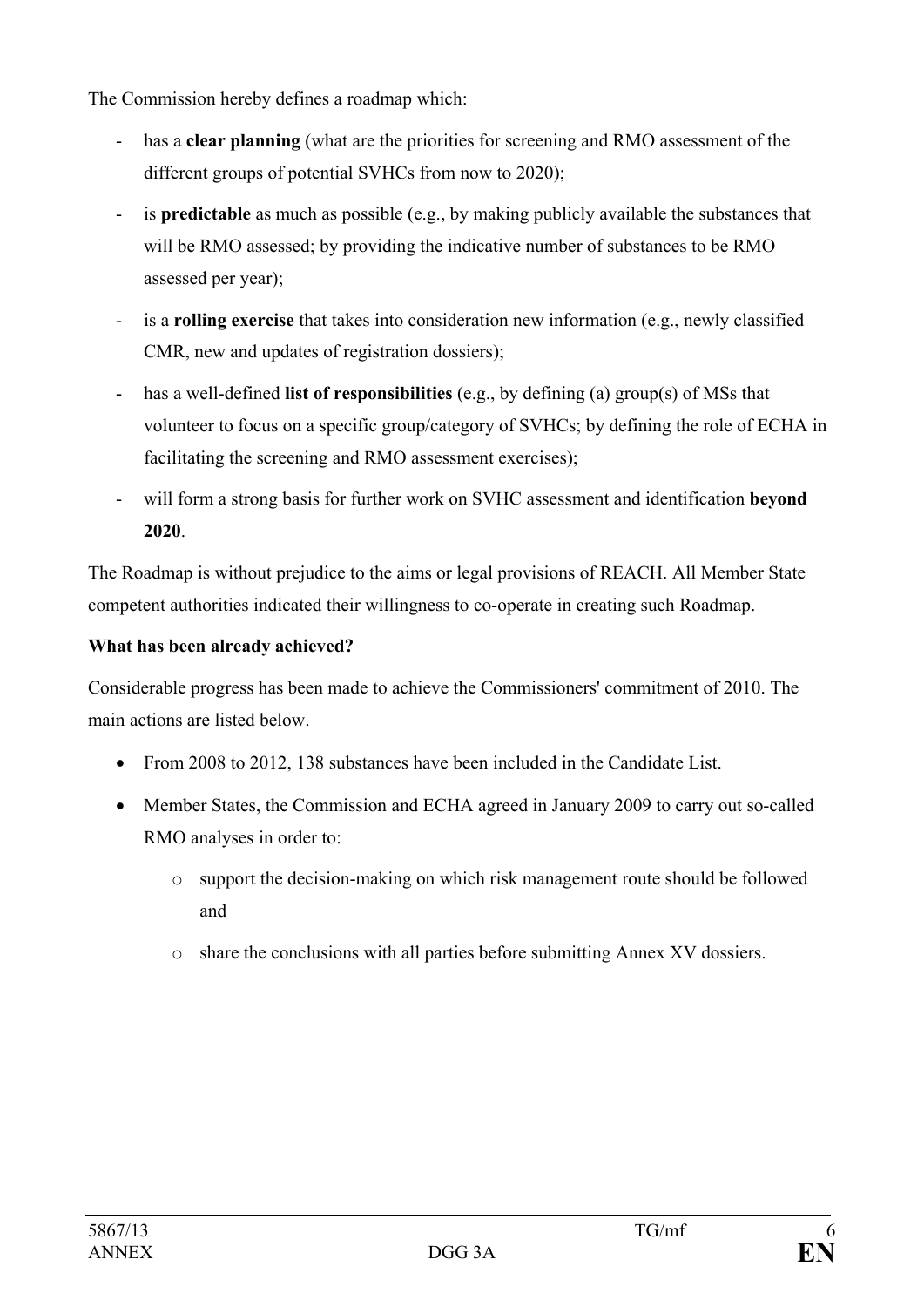- From 2010 to 2012, RMOs for around 160 substances have been prepared and shared between MSCAs<sup>[5](#page-6-0)</sup>, Commission and ECHA.
- RiME<sup>[6](#page-6-1)</sup> meetings have been set up to discuss technical and scientific issues and to enhance co-operation on screening and RMO assessment.
- Registered CMRs have been screened and results of the different screening exercises combined and shared.
- The screening of potential PBTs and vPvBs and the work on assessing the needs for and generating further information needed for the identification are progressing, thanks to the establishment by Member States and ECHA of a technical working group (PBT Working Group).
- Work has started for the identification of SVHCs falling under Article 57(f) of REACH ("substances of equivalent concern" to CMRs and PBTs), focusing on sensitisers and endocrine disruptors. This work will lead, in the future, to the identification of less known and less regulated SVHCs.

### **How to approach the 2020 goal? Screening and RMO assessment**

With reference to the objectives outlined above, it is important to agree on the meaning of the word "**relevant**".

The Commission believes that, for an efficient use of resources, there is a need to define criteria for selecting the substances that are relevant to for identification as SVHC from the pool of **SVHCs** 

<span id="page-6-0"></span> $\overline{\phantom{a}}$ <sup>5</sup><br>Risk Management Expert.

<span id="page-6-1"></span>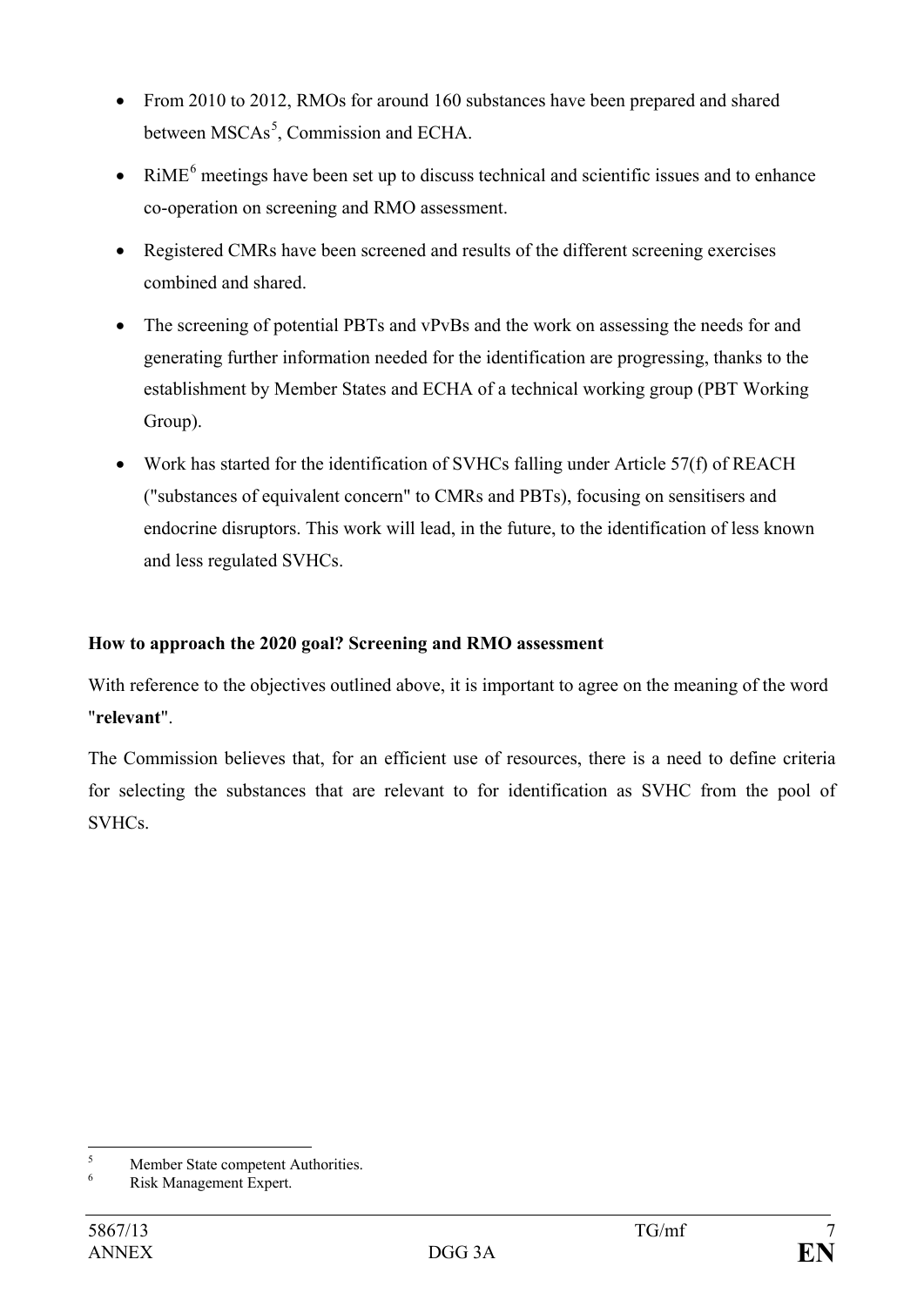The criteria to define if a SVHC is relevant are based on the screening of the registration dossiers as a first step and on the RMO assessment as a second step. Potential SVHCs excluded by the application of these criteria could still be considered after 2020 on a case-by-case basis.

# **In the Commission's view, a relevant SVHC is a substance that fulfils Article 57(a) to (f) and meets the following criteria:**

Screening step: criteria that can be applied using the information from ECHA registration database and other available and relevant data.

1. Shows some evidence of being produced and/or used in Europe in relevant quantities. This criterion will be, in most cases, fulfilled by **already registered substances or substances that will be registered by 2020**.

There might be however cases in which non registered substances can still be considered relevant for identification. One example might be a substance that is currently not produced or used in Europe, but might be used as an alternative to another relevant SVHC. This exemption is particularly relevant when the most appropriate approach is the category approach (i.e., analogous substances).

2. Has not only been registered for **intermediate uses**.

There might be however cases in which substances registered only for use as intermediate can still be considered relevant for identification. This might happen when a category approach is proposed (see above).

An additional case is that of a substance known to have a non-intermediate use (*e.g.,* uses which should have been but were not registered) in the EU or with a use reported in the registration which does not comply with the intermediate definition. In such cases, MS should initiate enforcement actions, including the update of the dossier, allowing considering the substance as relevant.

RMO assessment: the questions that will be reflected in the RMO assessment phase for the SVHCs prioritised from the screening step should cover the following aspects: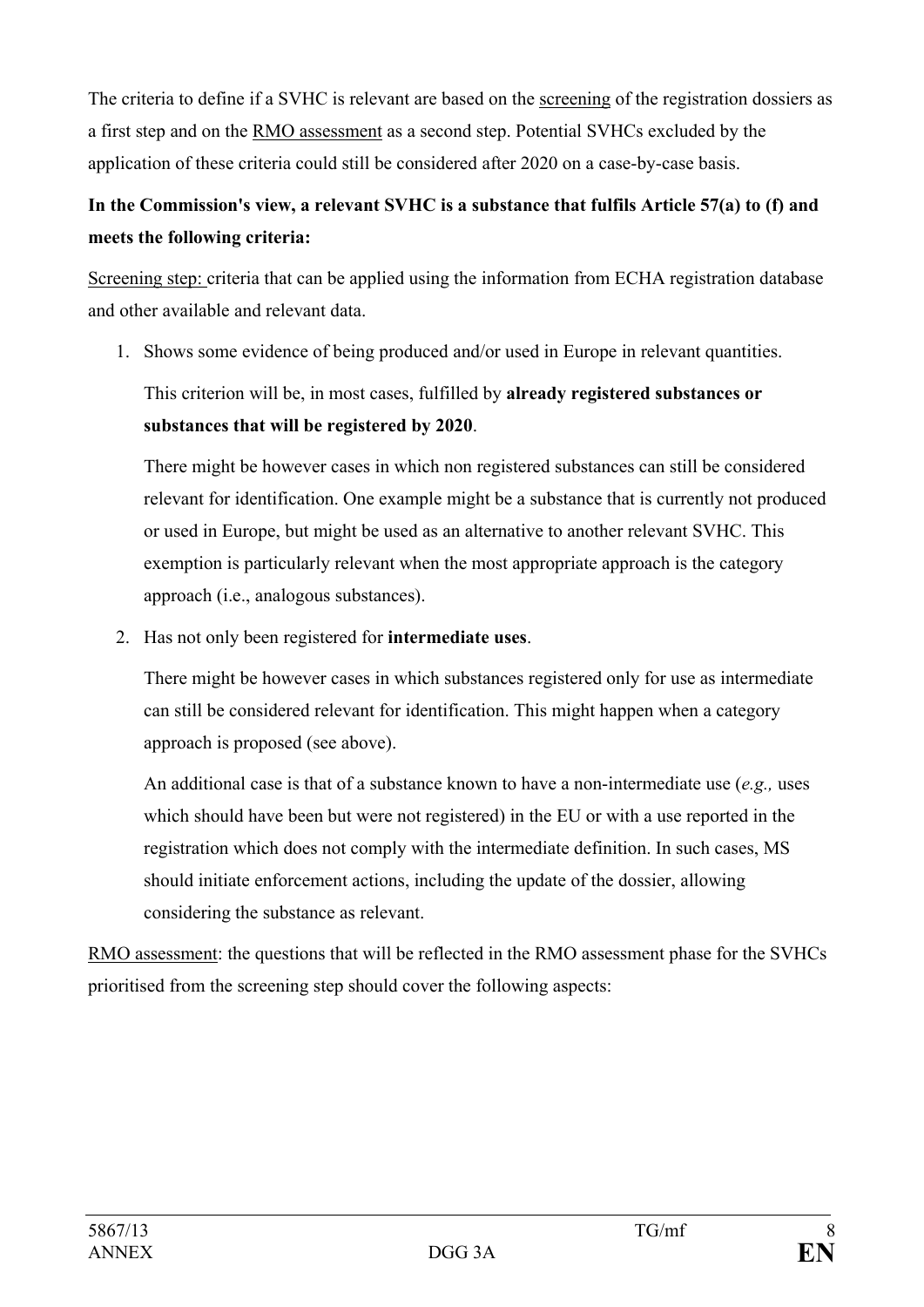3. The available information does not, *prima facie*, demonstrate that there is a **risk** that is not adequately controlled and needs to be addressed at EU level. For those uses that have a demonstrated risk, according to Articles 69(1) and 69(4), a **restriction** process should be started<sup>[7](#page-8-0)</sup>.

Information demonstrating the need to initiate a restriction process should make use, as a minimum, of CSRs submitted in the registration dossier, Risk Assessment Reports and, where available, results of substance evaluations. Other information that could be used if available<sup>[8](#page-8-1)</sup>:

- clear evidence that, for at least one use, the exposure level is above the PNEC, DNEL, DMEL or OEL (binding or indicative),  $9$  based for example on enforcement reports from Member States,
- RAPEX notifications for consumers articles,
- emission to the environment of PBT/vPvB substances.

<span id="page-8-0"></span> $\overline{7}$ This does not preclude using the authorisation process for the remaining uses when the annex XV dossier is finalised. The final decision on the route to follow (authorisation and/or restriction) for each uses of the substance will be a case by case one, based on the relevance of the different uses of the substance. The RMO assessment will serve the purpose to document the choice.

<span id="page-8-1"></span><sup>&</sup>lt;sup>8</sup> The intention is that the workload should be very limited and should not entail any literature research. To this end the wording needs to be further developed to reflect that applying this criterion must remain simple and easy.

<span id="page-8-2"></span><sup>9</sup> Predicted No Effect Level, Derived No Effect Level, Derived Minimal Effect Level, Occupational Exposure Limit.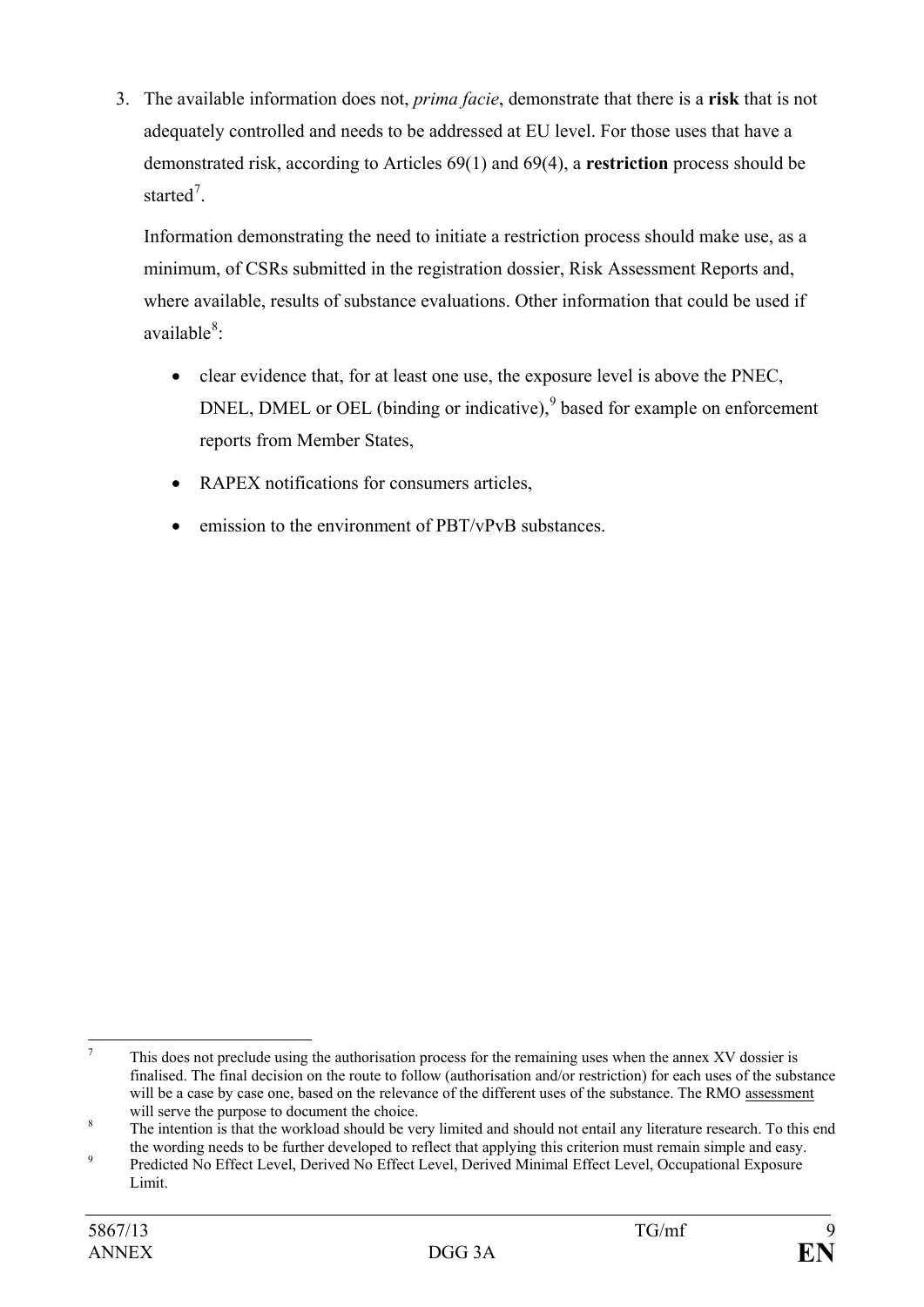- 4. The known uses of the substance:
	- are not **exempted** from the authorisation requirement on the basis of Article 2(5) or Article 56(3), (4) or (5) or Article 60(2),
	- are not **already regulated by specific EU legislation**<sup>[10](#page-9-0)</sup> that provides a pressure for substitution, leading to the conclusion that no further regulatory action is needed under REACH.

An **exception** from **criteria 3 and 4** is foreseen for:

- Substances fulfilling Articles 57(d) or (e) (PBTs and vPvBs),
- Substances fulfilling Article 57(f) for a hazard property without harmonised criteria in Annex I of CLP (for example, endocrine disruptors).

In such cases, the Commission believes that, irrespective of the RMO chosen, an official SVHC identification as such by the Member States Committee (MSC) via an Annex XV dossier could be foreseen. If a restriction is considered necessary, then the SVHC identification through the MSC will avoid the need to discuss the hazard properties in the restriction process. In this case, the substance would therefore be included in the candidate list even if a restriction is foreseen. However, this does not apply if the RMO concluded that there is no need for further regulatory action under REACH.

<span id="page-9-0"></span> $10$ Examples of legislation that can be considered in the application of this criterium are Directive 2002/95/EC on electrical and electronic equipments (RoHS) and Directive 2000/53/EC on End of Life Vehicles (ELV).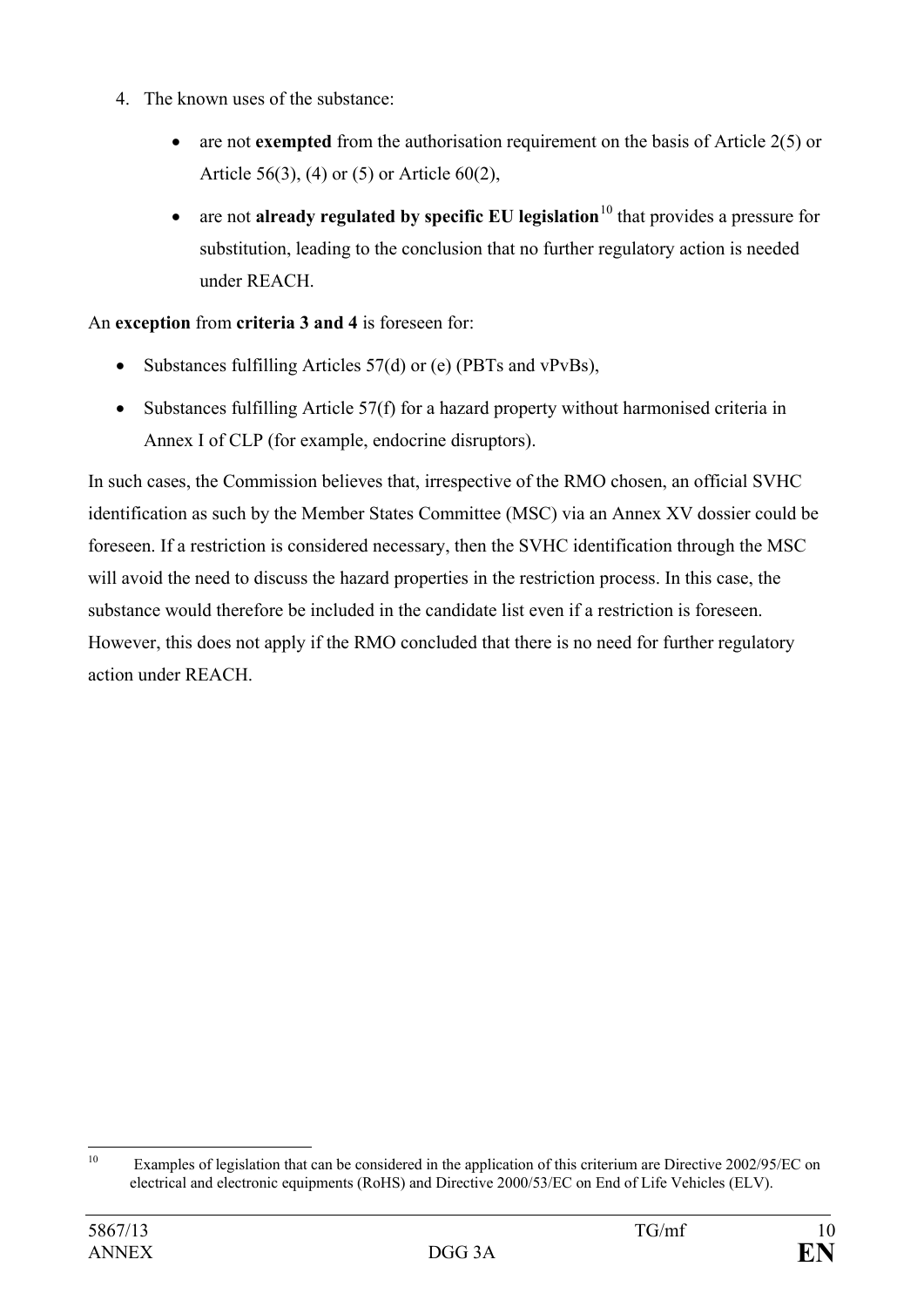Other reasons might exist to deviate from the criteria 1 to 4. For example, SVHCs extensively present in consumers' articles (including imported ones) could still be considered relevant for the purpose of collecting information according to Articles 7(2) and 33 of REACH.

As a consequence of the process defined above, the RMO assessment is a voluntary but critical step in the definition of the relevance of a SVHC. Its role in the decision on the need and the choice of a Risk Management Measure for a specific substance allows extending the Roadmap to considering other options beside SVHC identification by inclusion in the Candidate List.

The level of detail needed to reach a conclusion in the RMO will depend on the complexity of the case and the available information. In any case, the Authority drafting the RMO will decide on the necessary level of detail. The minimal information should include inter alia:

- what the concern identified for the substance is, including a *prima face* screening evaluation if there are risks which are not adequately controlled
- if and how the substance is already regulated
- what the relevant REACH RMOs are
- what the most suitable RMO is and why
- what the planned time-schedule is.

While evaluating criteria 3 and 4, the conclusion on the need for other RMOs (under REACH or outside REACH) could be reached. Indeed the RMO assessment could conclude that the available data are not sufficient to identify the substance as SVHC or to choose the best RMO. In such cases, dossier or substance evaluation could be foreseen.

Since the RMO assessment serves the purpose of documenting if the criteria above are fulfilled, it shall be, normally, shared with MSCAs and COM/ECHA prior to the submission of an Annex XV SVHC identification dossier. The RMO could be updated after the substance has been included in the candidate list and prior to its inclusion in Annex XIV in the cases where the public consultations provide new information that could potentially lead to a change in the RMO conclusion.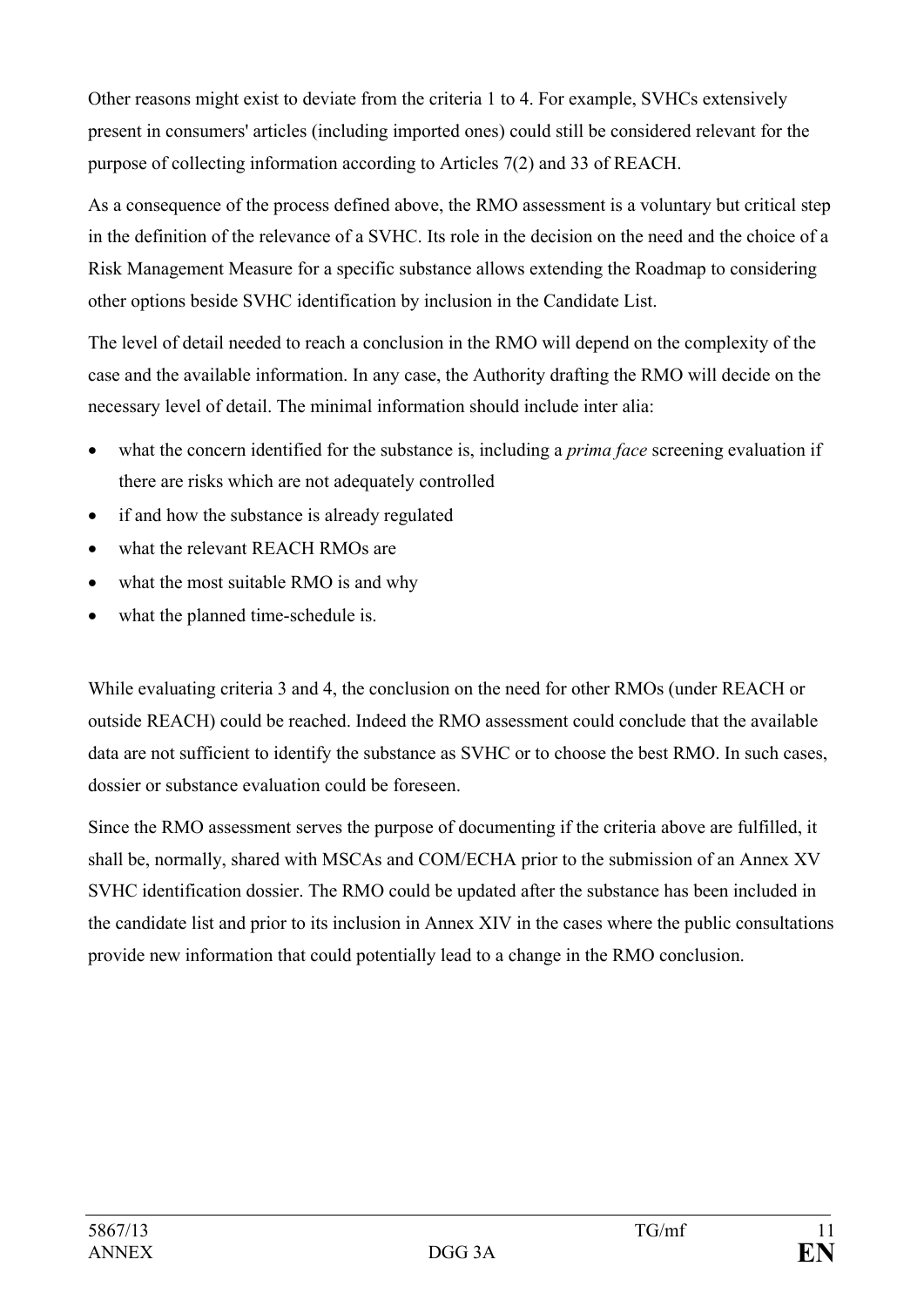### **The proposal for a Roadmap to achieve the 2020 target**

### **Resources and workload**

The Commission made a preliminary, worst case estimation of **440** substances to be RMO assessed between 2013 and 2020. This would require developing around 55 RMOs per year.

In the years from middle 2009/end 2012, RMOs for around **160** substances have been prepared by ECHA and MS and **138** substances have been included in the Candidate List.

A mid-tem objective is that around 80 substances, in addition to the substances already assessed and/or listed today in the candidate list, will be subject to a RMO by the end of 2014. This number is below the estimation of 55 RMOs/year because the Commission considers that, in 2013, resources will be needed to prepare the implementation of the Roadmap.

Resources are also needed:

i) to ensure that sufficient information is generated on the PBT/vPvB and endocrine disruptor properties to allow comparison to the criteria in Annex XIII and future endocrine disruptor criteria,

ii) to assess whether sensitisers can be regarded as substances of equivalent concern,

iii) to screen the registration data base to conclude whether the criteria for being 'relevant' are met,

iv) to prepare and process the Annex XV SVHC dossiers,

v) to prioritise substances from the Candidate List and recommend their inclusion in Annex XIV.

Furthermore, resources are needed for preparing and processing Annex XV restriction dossiers, where restriction is regarded as a more appropriate approach, and for processing the authorisation applications.

The objectives of the Roadmap could be achieved by a series of actions.

- Ensure adequate resources in ECHA and MSs to work on SVHC identification and RMO assessment.
- Agree on how to share the work among MSs, Commission and ECHA (on the basis of resources and national interest); ECHA could make a regular check on the progress and MSs and ECHA would report on them during RiME meetings;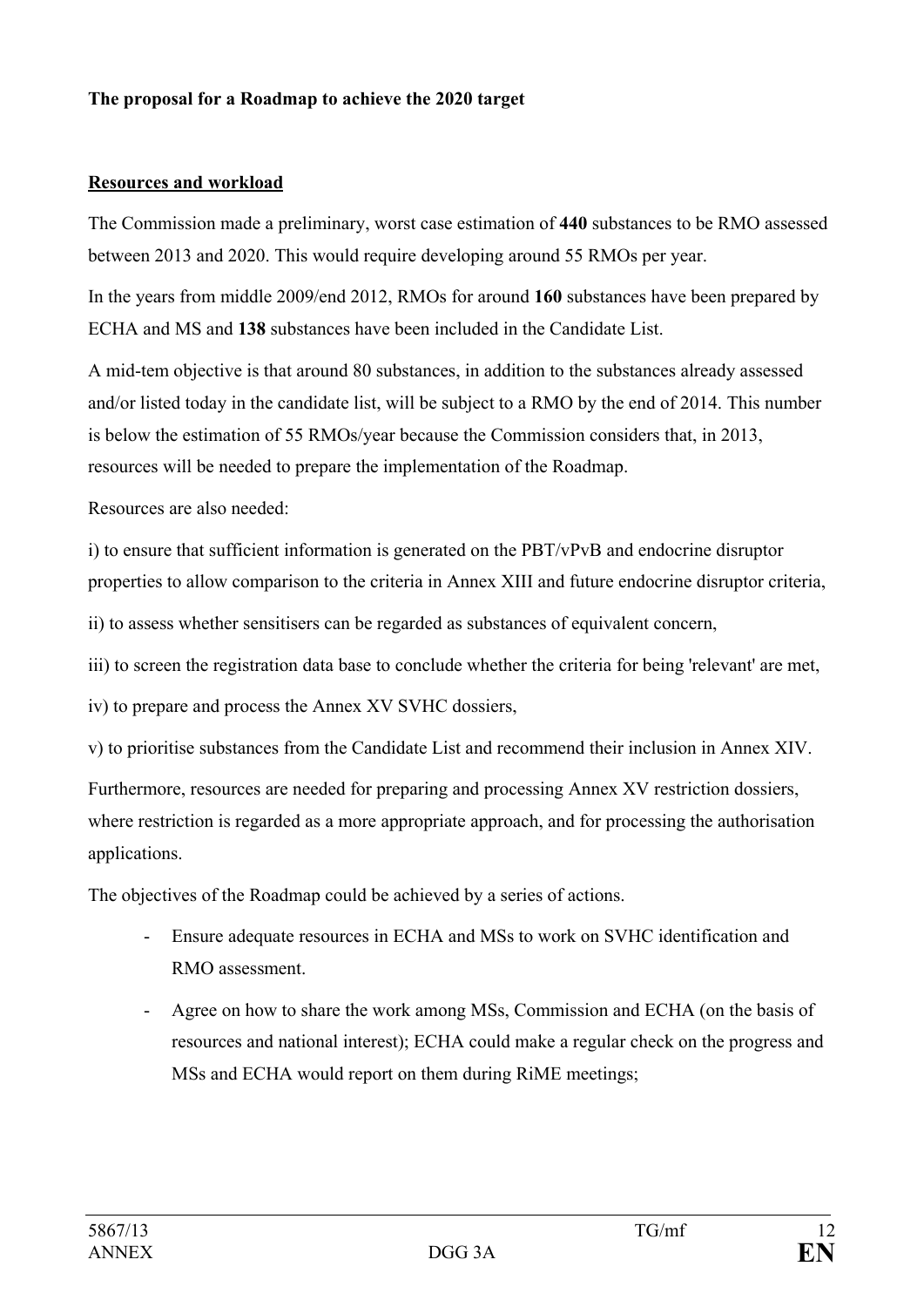- Report annually to the meetings of  $CARACAL<sup>11</sup>$  $CARACAL<sup>11</sup>$  $CARACAL<sup>11</sup>$  and MSCA directors at ECHA;
- Further develop and intensify the work and co-operation for a more efficient use of resources.
	- o Use information coming from other REACH processes (registration and evaluation) and limit additional data collection for RMO preparation. Dossier and substance evaluations will likely play an important role in the identification of PBTs, vPvBs and endocrine disruptors.
	- o Focus and simplify the RMO assessment. Consolidate and further develop the different tools and templates used for RMO assessment, including lists of questions to be answered. The specific needs of the different groups of substances could be considered.
	- o Make full use of the flexibility in the RMO process. This includes, for example, the possibility to update it based on new information and the possibility to change MS/ECHA sponsorship of the particular substance(s) throughout the process, in full respect and information exchange between MS/ECHA/COM.
	- o Consider grouping of substances for RMO assessment based on the properties and uses.
	- o Develop further screening methods and practices.
	- o Increase the duration of RiME meetings to ensure a follow-up of the Roadmap and to discuss more practical aspects (such as RMO templates, screenings, communication).

Consider the need for establishing an expert group for endocrine disruptors (similarly to what is done for PBTs).

<span id="page-12-0"></span> $11$ Competent Authorities meeting for REACH and CLP.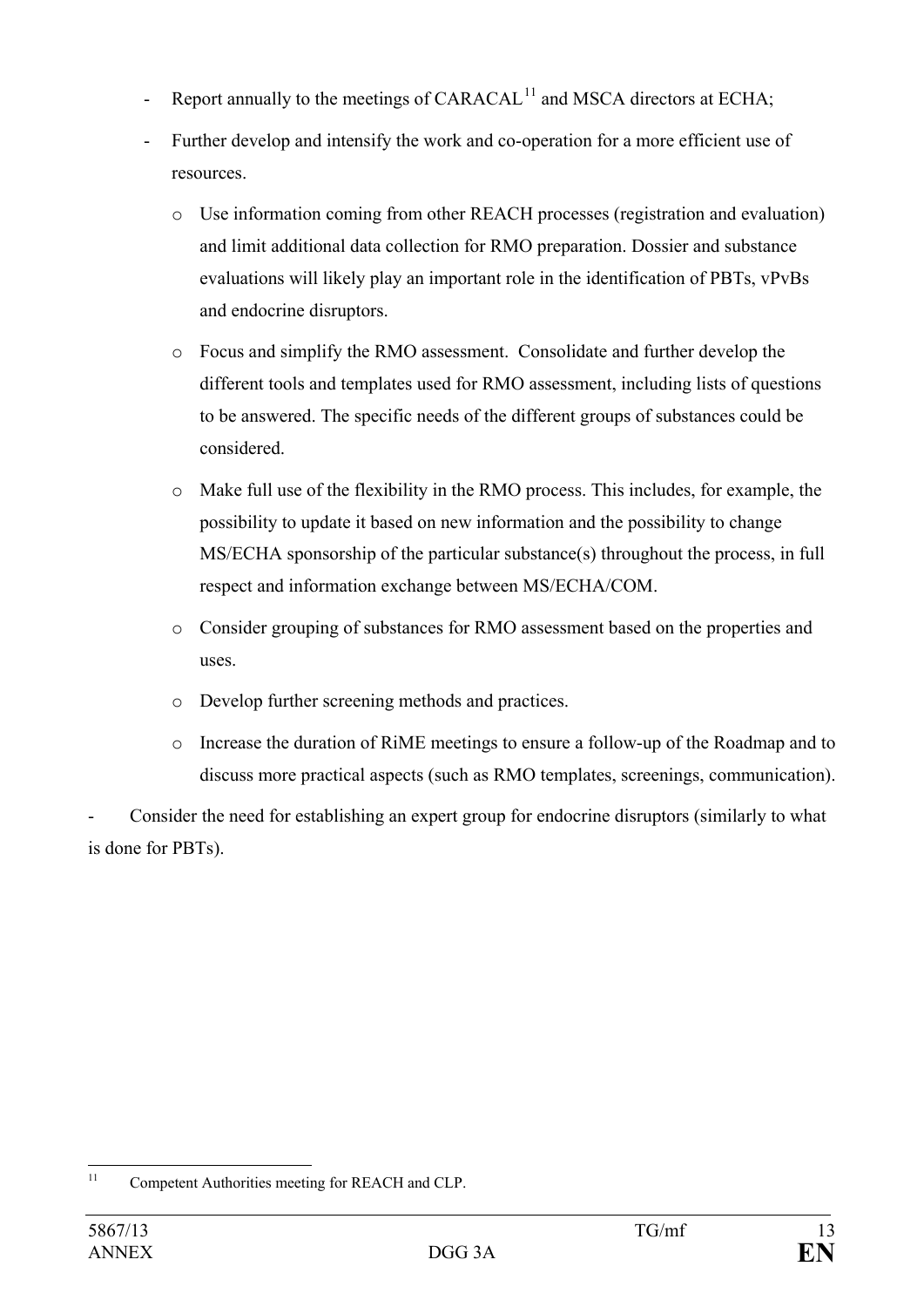### **Timeline**

ECHA will develop a more detailed proposal for the implementation and monitoring of the Roadmap from 2013 to 2020 and how to organise the different steps (data gathering, screening, RMO assessment) for the different groups of SVHCs. Some initial indications for groups of substances that could be covered and possible timelines for carrying out the necessary assessment work are indicated below.

For **CMRs**, the screening of the registration data will be regularly repeated (the intervals to be agreed) and there is a need to develop an approach to assess the petroleum streams (approach 2013- 2015, systematic assessment from 2016).

For **sensitisers**, effort will be needed to identify, on a case by case basis, which of the classified ones would fulfil the "equivalent level of concern" criterion. The work could start with the respiratory sensitisers which, according to the current approach, are more likely to fulfil the equivalent level of concern criterion. The assessment of skin sensitisers could follow (2013-2020).

As far as **PBTs and vPvBs** are concerned, all PBT and vPvB substances identified by the PBT expert group should be RMO-assessed. Data from 2013 registration deadline (possibly 2018) should be used to identify potential PBT and vPvB for consideration by the PBT working group. In many cases, we can anticipate the need for additional information, to be generated using dossier or substance evaluation (2013-2017). Assessment for inclusion in Candidate List could start gradually. A strategy to screen and to prioritise UVCBs/ $MCSs<sup>12</sup>$  $MCSs<sup>12</sup>$  $MCSs<sup>12</sup>$  with PBT properties should be developed by the PBT expert group.

<span id="page-13-0"></span> $12$ <sup>12</sup> Substances of Unknown and Variable Composition, Complex Reaction Products and Biological Materials/ Multiconstituent Substances.